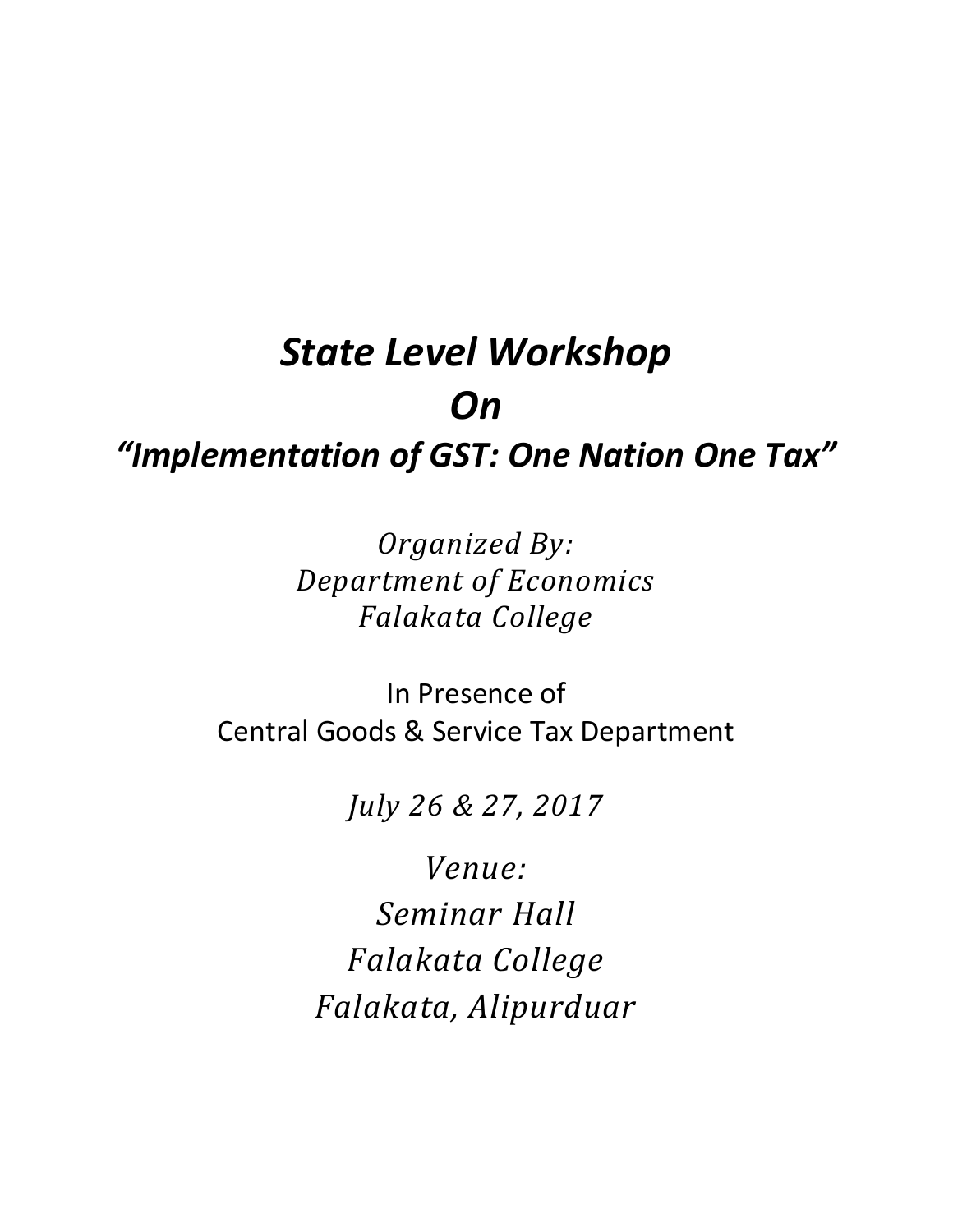Dear Sir/ Madam,

I am pleased to inform you that the Department of Economics, Falakata College is going to Organize a State Level Workshop on "Implementation of GST: One Nation One Tax", which is scheduled to be held on 26Th & 27Th July, 2017.On behalf of the Principal of the college & IQAC, I cordially invite you to participate in the said workshop and share your views on the subject.

With warm regards,

Dr.Hirendra Nath Bhattacharjee Dr.Abu Siddik Sri. Sisir Das Principal **Coordinator** Coordinator Convener Falakata College **IQAC** Department of Economics

Falakata College Falakata College

# **Distinguished Dignitaries:**

*Chief guest:* Sri.Anil Adhikary MLA,Falakata *President:* Sri.Suresh Lala Hona'ble President of Governing Body Falakata College. *Inaugurator*:Dr.Debkumar Mukherjee Vice Chancellor Cooch Behar Panchanan Barma University, Cooch Behar

# *Resource Persons:*

Sri.Monotosh Pramanik Assistant Professor Sukanta Mahavidyalaya Dhupguri, Jalpaiguri Sri.Alokesh Biswas Superitendent CGST,Cooch Behar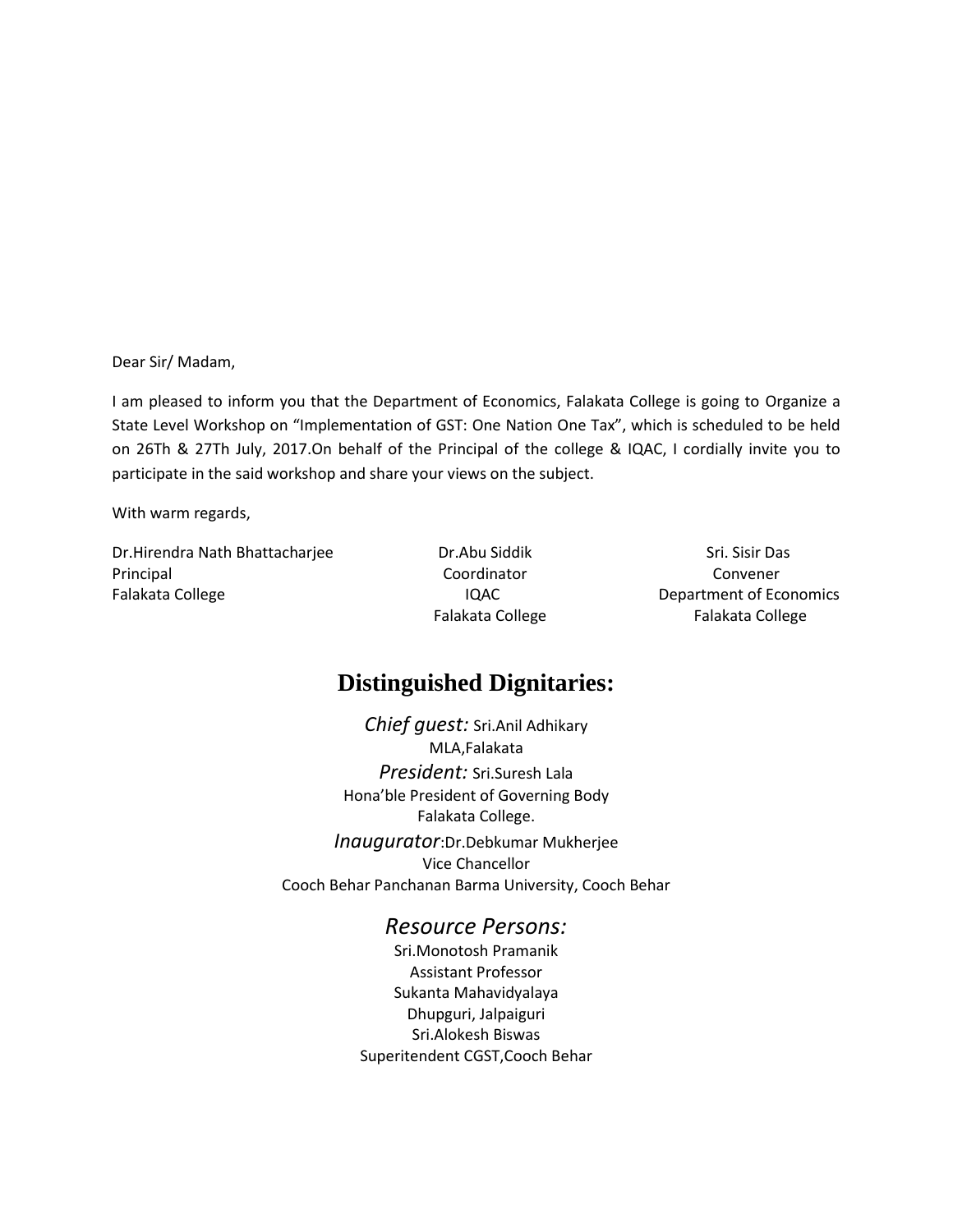### *Special Guests:*

Sri. Saroj Kumar Roy Superitendent CGST, Alipurduar Sri. Sadhan Basak Superitendent CGST, Jaigao Sri. Arun Das Inspector CGST, Cooch Behar Sri. Bidhan Chandra Roy Inspector CGST, Cooch Behar Sri. Saurabh Kumar Singha Inspector CGST, Cooch Behar Sri. Rajib Paul Inspector CGST, Cooch Behar

#### **ABOUT THE WORKSHOP:**

On the midnight of 30 June 2017 Government of India finally launched the Goods and Service Tax, the biggest tax reform in 70 years of Independence. The implementation of GST, unifies different taxes including excise, service tax and VAT etc., and transform India into a single market for seamless movement of goods and services. Keeping in mind the federal structure of India, there will be two components of GST – Central GST (CGST) and State GST (SGST) ,in case of inter-State transactions, the Centre would levy and collect the Integrated Goods and Services Tax (IGST) on all the inter-State supplies of goods and services. The GST Council decided to have four slabs under the GST regime. The four-tier tax structure contains four separate rates: a zero rate, a lower rate, a standard rate, and a higher rate. The new tax structure was carefully crafted to keep both the burden of the common man and inflation rates in mind. The zero rate tax is a nil tax rate that is applied on goods and services. This is equivalent to tax exemption and does not have any effect on the price of the product. A higher rate of 28% will be levied on white goods While this landmark tax paves the way for the vision of 'One Nation, One Tax', it has also generated apprehension among the populace on how it will affect their finances, businesses and day-to-day life.

> Program Schedule: *Inaugural Session:* 11 am: Welcome of the Guest 11.05 *am Lighting of lamp* 11.10 *am: inaugural Song* By College Students 11.15 *am: Welcome Address* Dr.Hirendra Nath Bhattacharjee Principal Falakata College 11.25 am: Key Note Address by : Dr.Debkumar Mukharjee Hon'ble Vice Chancellor Cooch Behar Panchanan Barma University, Cooch Behar 12.10 pm Speech of Hon'ble Chief Guest by: